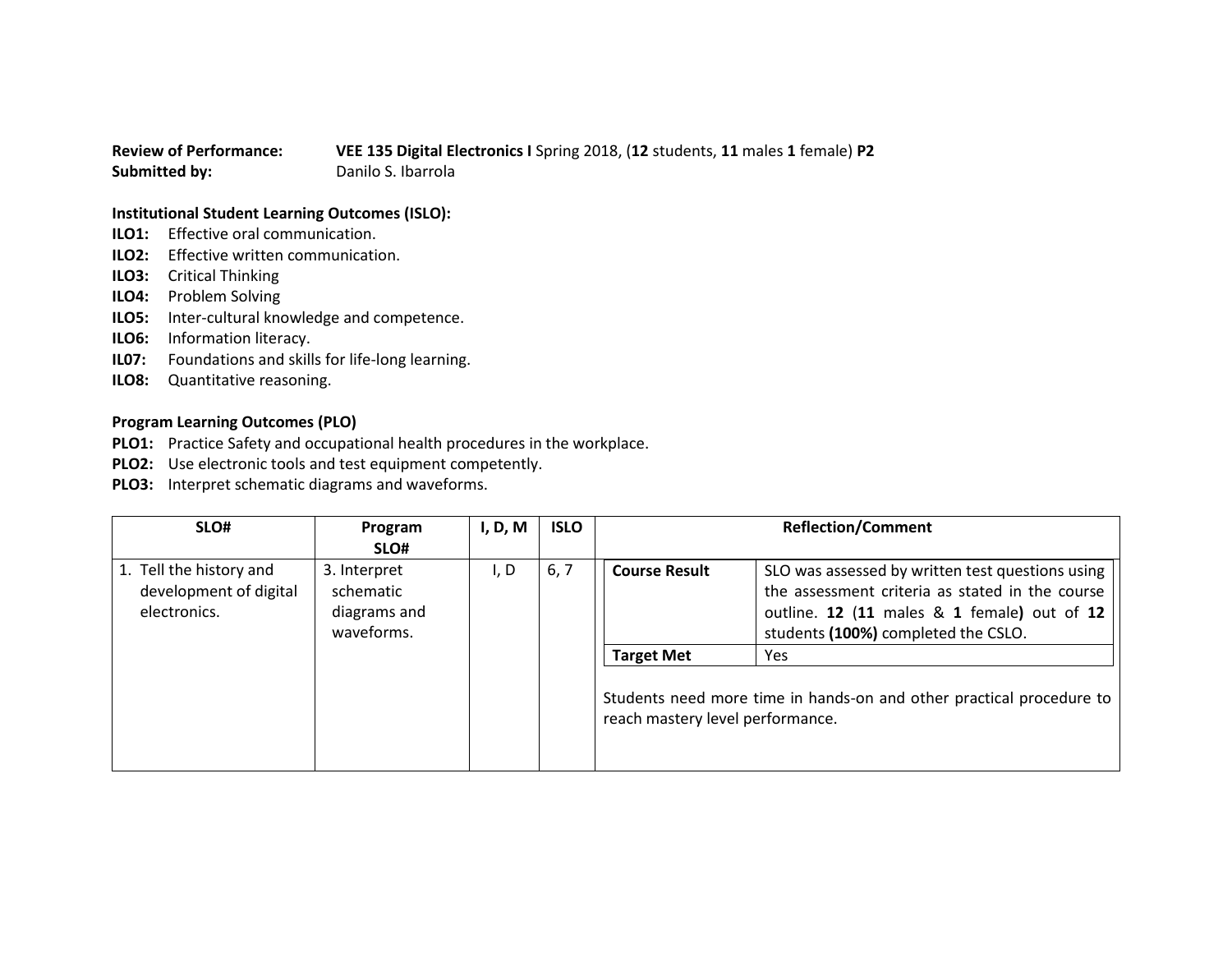| 2. Describe and<br>demonstrate the use of<br>digital test equipment<br>and its operating<br>characteristics.      | 2. Use electronic<br>tools and test<br>equipment<br>competently. | I, D | 6, 7 | <b>Course Result</b><br><b>Target Met</b>             | SLO was assessed using hands-on experiment and<br>written test questions using the assessment<br>criteria as stated in the course outline. Students<br>were able to demonstrate the operation of the<br>different digital test equipment. 12 (11 males & 1<br>female) out of 12 students (100%) completed the<br>CSLO.<br>Yes                        |
|-------------------------------------------------------------------------------------------------------------------|------------------------------------------------------------------|------|------|-------------------------------------------------------|------------------------------------------------------------------------------------------------------------------------------------------------------------------------------------------------------------------------------------------------------------------------------------------------------------------------------------------------------|
|                                                                                                                   |                                                                  |      |      | reach mastery level performance.                      | Students need more time in hands-on and other practical procedure to                                                                                                                                                                                                                                                                                 |
| 3. Examine the purpose of<br>the 555 timer and<br>digital integrated<br>circuits.                                 | 3. Interpret<br>schematic<br>diagrams and<br>waveforms.          | I, D | 6, 7 | <b>Course Result</b>                                  | SLO was assessed using hands-on experiment and<br>written test questions using the assessment<br>criteria as stated in the course outline Students<br>were able to observe and explain the operation<br>of the 555 timer using the NIDA trainers. 10 (9<br>males & 1 female) out of 12 students (83.33%)<br>completed the CSLO.                      |
|                                                                                                                   |                                                                  |      |      | <b>Target Met</b><br>reach mastery level performance. | Yes<br>Students need more time in hands-on and other practical procedure to                                                                                                                                                                                                                                                                          |
| 4. Identify and describe<br>the six basic logic gates<br>and combinational<br>circuits in digital<br>electronics. | 3. Interpret<br>schematic<br>diagrams and<br>waveforms.          | I, D | 6, 7 | <b>Course Result</b><br><b>Target Met</b>             | SLO was assessed using hands-on experiment and<br>written test questions using the assessment<br>criteria as stated in the course outline. Students<br>were able to describe and explain the operation<br>of the different logic gates using the NIDA<br>trainers. 10 (9 males & 1 female) out of 12<br>students (83.33%) completed the CSLO.<br>Yes |
|                                                                                                                   |                                                                  |      |      |                                                       |                                                                                                                                                                                                                                                                                                                                                      |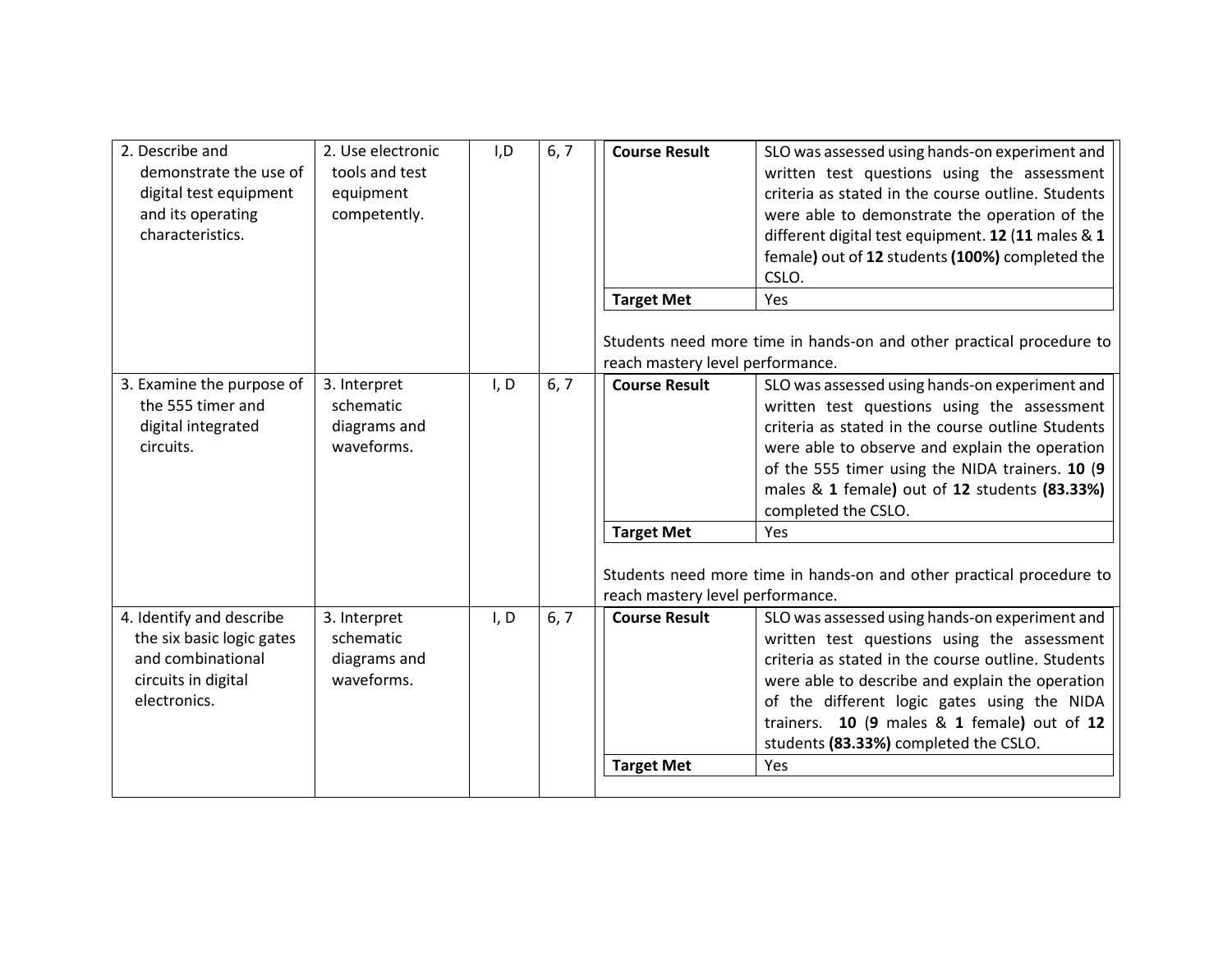|                                                                                          |                                                         |       |         | Students need more time in hands-on and other practical procedure to<br>reach mastery level performance. |                                                                                                                                                                                                                                                                                                                                         |
|------------------------------------------------------------------------------------------|---------------------------------------------------------|-------|---------|----------------------------------------------------------------------------------------------------------|-----------------------------------------------------------------------------------------------------------------------------------------------------------------------------------------------------------------------------------------------------------------------------------------------------------------------------------------|
| 5. Recognize the number<br>systems use in digital<br>logic design and its<br>conversion. | 3. Interpret<br>schematic<br>diagrams and<br>waveforms. | I, D, | 6, 7    | <b>Course Result</b>                                                                                     | SLO was assessed using hands-on experiment and<br>written test questions using the assessment<br>criteria as stated in the course outline. Students<br>were able to convert different number system<br>and perform experiment using the NIDA trainers.<br>10 (9 males & 1 female) out of 12 students<br>(83.33%) completed the CSLO.    |
|                                                                                          |                                                         |       |         | <b>Target Met</b>                                                                                        | <b>Yes</b>                                                                                                                                                                                                                                                                                                                              |
|                                                                                          |                                                         |       |         | reach mastery level performance.                                                                         | Students need more time in hands-on and other practical procedure to                                                                                                                                                                                                                                                                    |
| 6. Identify and describe<br>flip-flop circuits.                                          | 3. Interpret<br>schematic<br>diagrams and<br>waveforms. | I, D  | 4, 6, 7 | <b>Course Result</b>                                                                                     | SLO was assessed using hands-on experiment and<br>written test questions using the assessment<br>criteria as stated in the course outline. Students<br>were able to explain the operation of the<br>different flip-flop circuits using the NIDA trainers.<br>10 (9 males & 1 female) out of 12 students<br>(83.33%) completed the CSLO. |
|                                                                                          |                                                         |       |         | <b>Target Met</b>                                                                                        | <b>Yes</b>                                                                                                                                                                                                                                                                                                                              |
|                                                                                          |                                                         |       |         | reach mastery level performance.                                                                         | Students need more time in hands-on and other practical procedure to                                                                                                                                                                                                                                                                    |